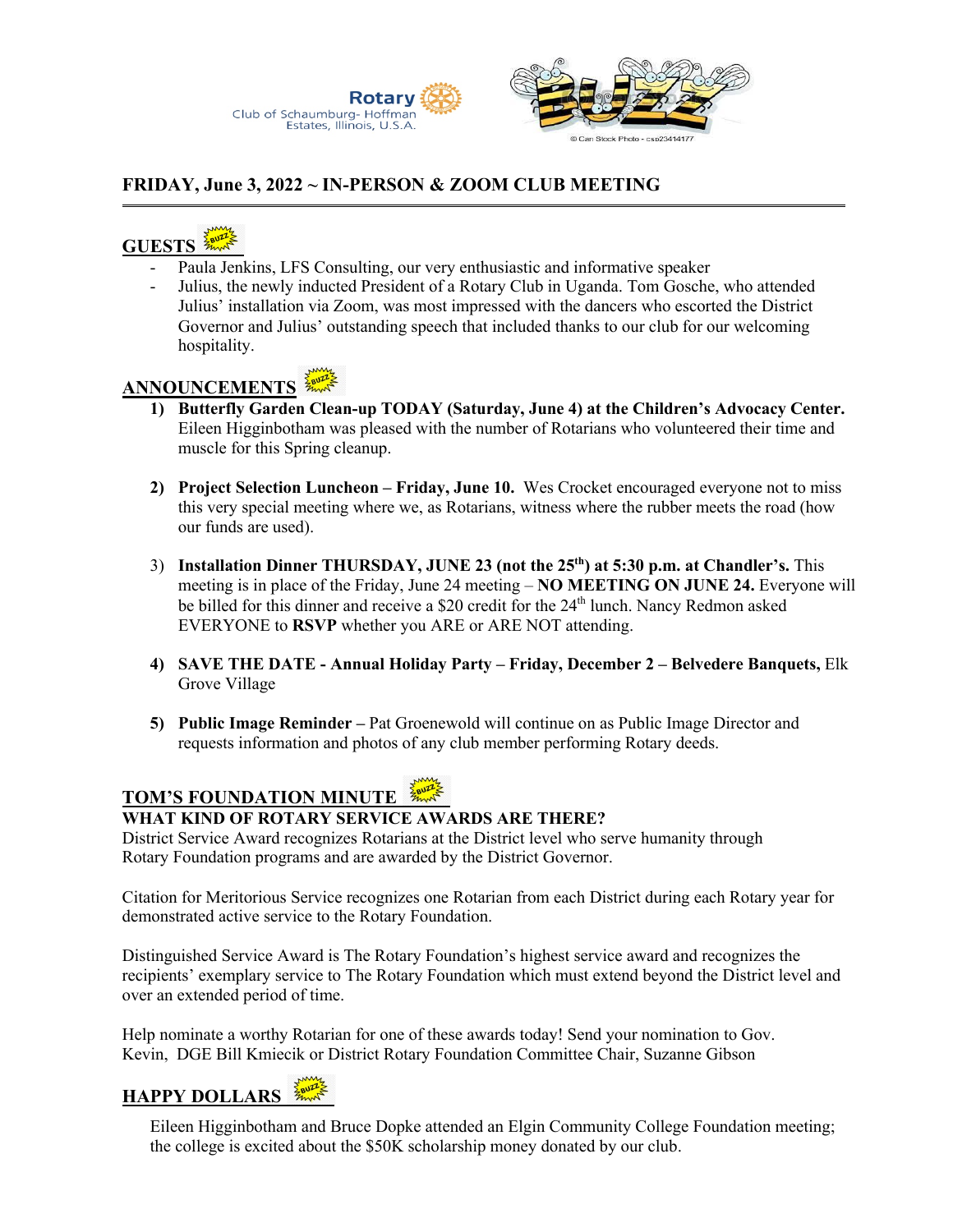

Gary Anderson's daughter is transferring from Harper College to DePaul University.

Jean Schlinkmann congratulated Julius on his recent installation as President of his Rotary Club.

Ted Gross' son's team progressed all the way to tournament champions.

Gayle Vandenbergh was happy to be back.

Rosemary Justen welcomed Randy Gangaloo as the newest Buzzer. Randy will report on meetings the second Friday of each month. Welcome and thanks, Randy. Happy to have you on the Buzz team!

Bruce Dopke was impressed with the professionalism and enthusiasm of Eileen Higginbotham's presentation at the ECC Foundation meeting.

Randy Gangaloo was happy to be a Buzzer.

Gene Walters's daughter was performing at a Park Ridge Car Show this weekend. He also appreciated the Schaumburg Police's presence directing traffic at Chandler's entrance.

Julius was most appreciative for Bill Kelley's hospitality, Mike Ericksen's guidance, and our club's welcoming spirit.

## **QUEEN OF HEARTS**

Loren Trimble's name was drawn but, alas, the lowest numbered remaining card revealed the Ace of Clubs. Pot rolls over. Better luck next time, Loren.

## **IMPROMPTU VISITOR**

Mayor of Schaumburg Tom Dailly stopped in to say hello after the Seniors Flag Day luncheon. Some village updates from the mayor. Thank you, mayor, for this latest news.

- Road construction throughout the village will continue. The next two years will see reconstruction of Schaumburg Road, first Martingale to Meacham next year; then Meacham to Plum Grove the following year. Summit Dr. to Weathersfield Rd. will likewise undergo major rework next year.
- Northwest Community / North Shore Hospital will construct a state-of-the-art cancer treatment center next to Top Golf.
- An Andretti entertainment complex will go in on the Renaissance property (what was originally slated for a theater). It will feature go carting, among other entertainment.
- Tony Foods is hoping to open is grocery store at Schaumburg and Roselle Roads by year end. The mayor is doubtful that date will be met.
- Hopscotch Bar & Grill, a two-story English Pub with rooftop patio, will be built on the vacant next to Oberweiss.

## **FUN & FROLIC FINE MASTER ~ Gary Anderson**

Gary brought a new standard to the "art of fine-mastering" and somehow it took the sting out of forking over our hard-earned dollars. Thanks, Gary, for a breath of fresh air!

Gary asked Bill Kelley to define - play and move about cheerfully, excitedly, or energetically. Bill responded with the correct answer: FROLIC. Gary can't figure out how that word can be part of our weekly activity of fining members. Anyone who had not frolicked was fined.

Those fined, along with the reasons for their fines, included:

a) Rosemary Justen told Gary Anderson that he was "unassumingly brilliant" following his presentation to the club in 2020. Anyone who has not called Gary "unassumingly brilliant" was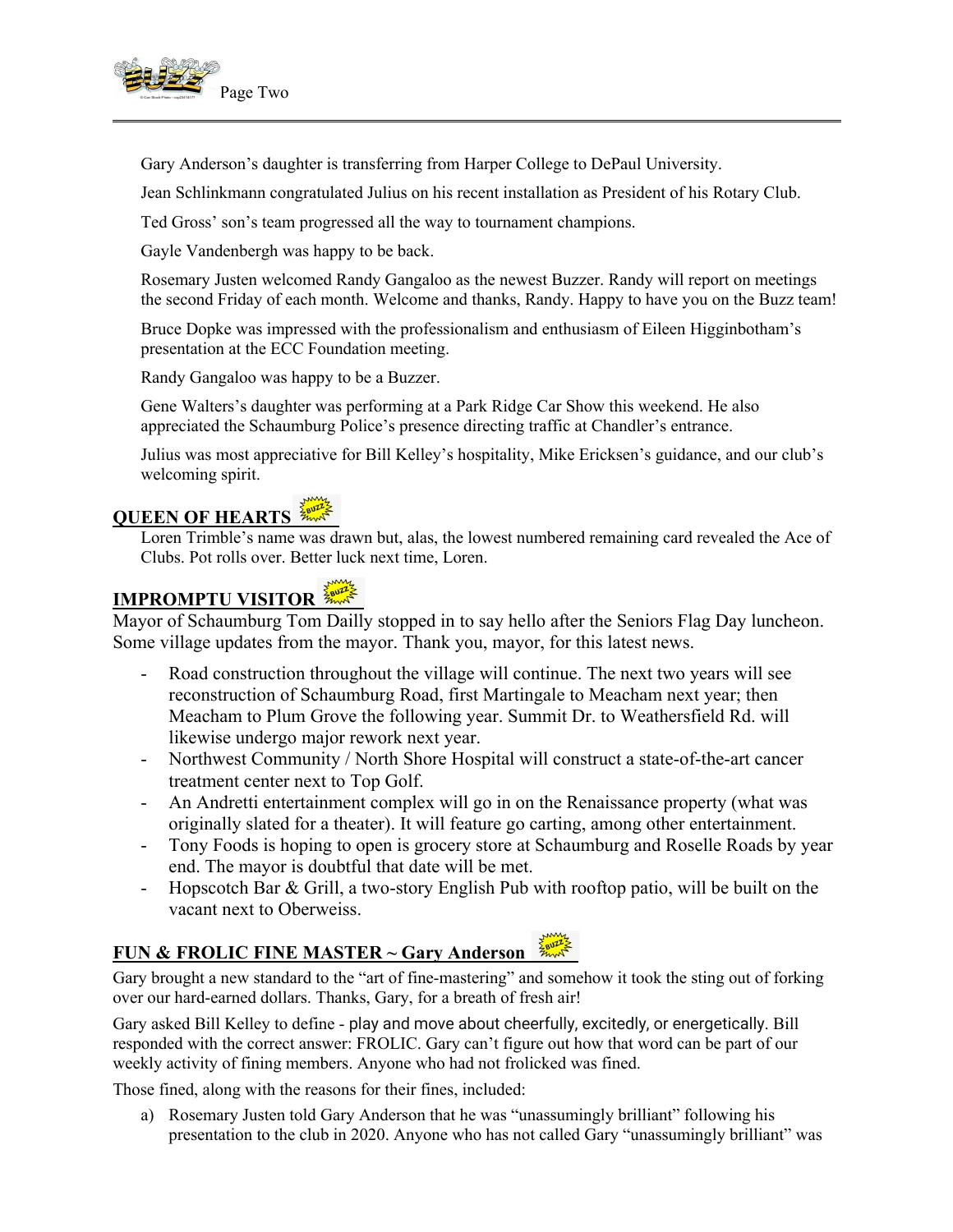fined. Rosemary will be exempt from fines whenever Gary is fine master…and Gary will pay Rosemary's fines in the future.

- b) Jeff Miller roasted Gary for his perceived lack of athletic ability. Gary contested saying he was athletic an all sports except golf. All golfers who knew their handicap were fined because they play too much.
- c) Tom Gosche for the amazing job he has done leading our club this year.
- d) Wes Crocket for restoring Gary's dedication and enthusiasm for Rotary.
- e) George Panopoulous Gary considers it an honor to call George a best friend.
- f) Eileen Higginbotham, Don Minor and Bruce Dopke for their unrestricted dedication to Fishing Well, Operation Tool Kit, and the new ECC relationship.
- g) The "Bad Boys" for their courage in continuing to embrace that title. Anyone sitting at the Bab Boys table was fined.
- h) Michael Ericksen for President Tom calling him the Godfather of Rotary. Gary can't think of anyone less likely to be a mafia boss (violence and ruling with an iron fist).
- i) Nancy Redmon for entertaining the club with "Pretty Woman" during Eileen's happy dollar. Fined was anyone who did not know that Roy Orbison originally sang that song.
- j) The club's Masters of the Match to those who always match funds donated by others (Eileen, Jean, Don, Bruce). As a tribute to those generous folks, Gary matched, up to \$100, the fines collected today.

#### **PROGRAM – POWER OF COMMUNICATIONS / HOW TO MOTIVATE OTHERS**

Here is a summary from today's presentation. I encourage you to check out the full presentation on youtube (at 52:30 min) - https://www.youtube.com/watch?v=bbjpOcLMmW4

Today we learned:

- How to recognize patterns of behavior in ourselves and others
- The four primary **DISC** (Dominance; Influence; Steadiness; Compliance) styles
- Key strategies to improve communication that motivates others

**DOMINANCE** PERSONALITY TYPES – Seek Control – Are Decisive & Direct – Seek Results. They are driven by authority, will easily try to take control, embrace any change that will help them get results, are very comfortable responding to direct confrontation, and treasure loyalty. Their greatest fear is being taken advantage of.

**INFLUENCE** PERSONALITY TYPES – Are Persuasive, Spontaneous, Friendly, and enjoy the spotlight. They are relationship-oriented, emotional and animated, great storytellers, encouragers, and treasure great experiences with others.

Their greatest fears are rejection and loss of approval.

**STEADINESS** PERSONALITY TYPES – Are team-oriented, loyal, follow tasks through, seek acceptance. They are easy-going and agreeable, evenly paced, good listeners, compassionate, and treasure peaceful relationships.

Their greatest fears are loss of security and confrontation.

**COMPLIANCE** PERSONALITY TYPES – Are compliant, analytical, planners, and accurate. They are logical and factual, conscientious, detail-oriented, and treasure perfection. Their greatest fear is criticism.

#### **STRATEGIES FOR COMMUNICATING WITH:**

**D** – Be brief, direct, and to the point. Then leave. Ask "What" not "How" questions. Focus on results, don't ramble. Discuss a problem and its effect on outcomes.